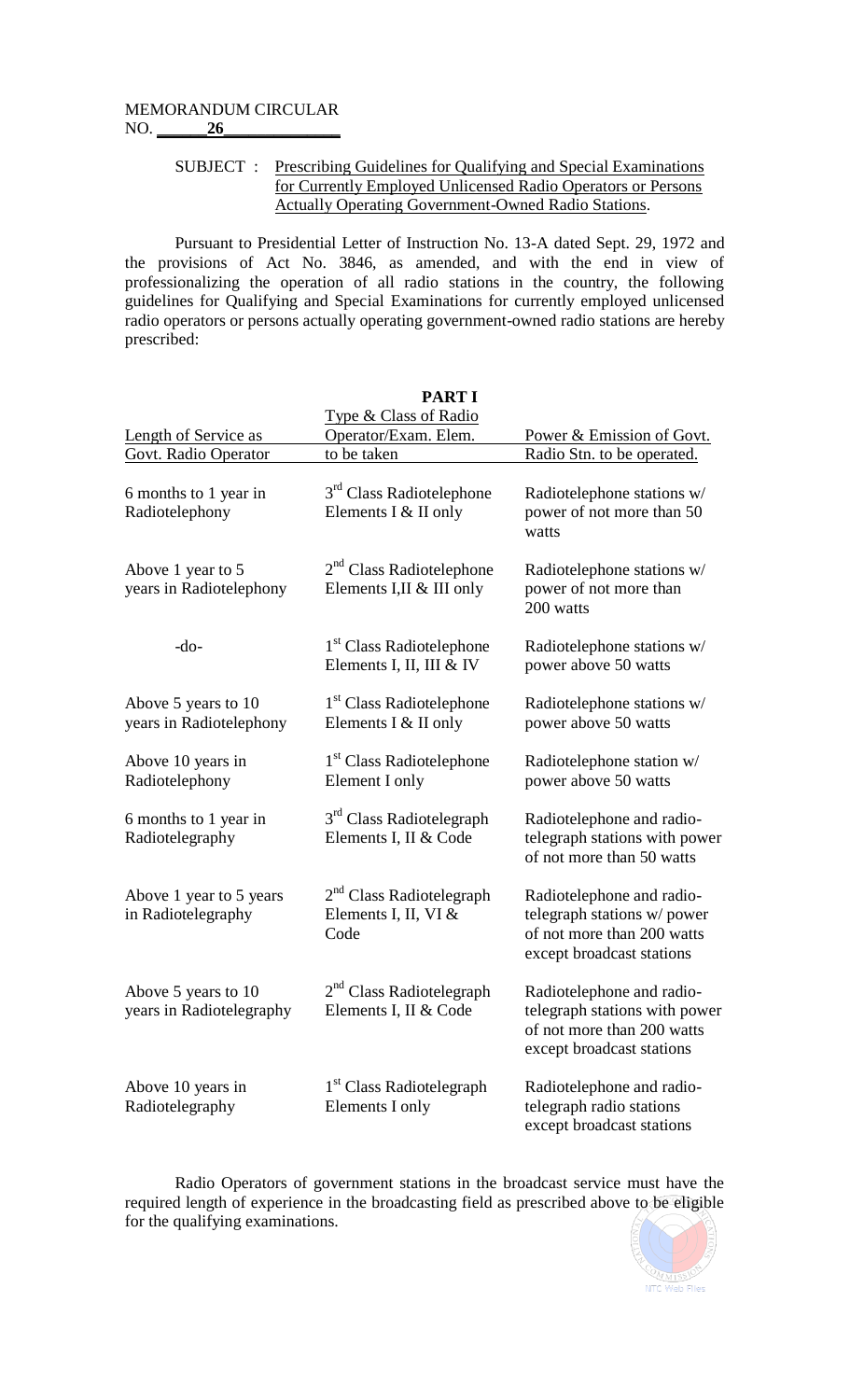An applicant for any of the above qualifying examinations must be a Filipino Citizen, at least a high school graduate, must be of good moral character and should be at least 18 years of age if taking the examination for radiotelephony and 21 years if radiotelegraphy.

The application using RCO Form A-E-ROL, shall be filed with the Radio Control Office, Quezon City, accompanied by two (2) copies of recent 2" x 2" ID photo and a duly certified Service Record or a Certification. Employment from the Government Agency where employed which shall include a statement of the length of experience in the operation of a government-owned radio station. The examination fees for the above examinations shall be as follows :

| 1. First Class Radiotelephone or<br>Radiotelegraph | P 12.00 |
|----------------------------------------------------|---------|
| Second Class Radiotelephone or<br>Radiotelegraph   | 8.00    |
| 3. Third Class Radiotelegraph                      | 6.00    |
| 4. Third Class Radiotelephone                      |         |

An applicant who may qualify in any of the above examinations shall be entitled to the issuance by the Radio Control Office of the appropriate type and class of Commercial Radio Operator License upon payment of the required fee in accordance with the rates prescribed in Department Order No. 5, series of 1948.

## **PART II**

For those who may not want to avail themselves of the qualifying examinations prescribed in Part I hereof may apply for Special Examinations which will also be given by the Radio Control Office, covering pertinent radio laws and regulations as well as radio operating practices applicable to the radio stations of their agencies, to qualify them for the issuance of Special Radio Operator Permits. The Special Radio Operator Permits that may be issued under this paragraph are not valid to be used in the operation of radio stations other than those operated by their present agencies.

An applicant for the Special Examination must be a Filipino citizen, 18 years of age or over, at least a high school graduate, and must be of good moral character. The application for said examination using RCO Form A-E-SROP, shall be filed with the Radio Control Office; Quezon City, accompanied by an examination fee of P 3.00, two (2) copies of recent 2" x 2" ID photo and a duly certified Service Record or a Certification of Employment from the Government Agency where employed which shall include a statement to the effect that the applicant is operating the radio station of said government agency.

A permit fee of P 5.00 per annum or any fraction thereof shall be charged for the issuance of a Special Radio Operator Permit, renewable anuually for the same fee.

Only those who are actually employed in the government service and performing the duties of radio operator, either by regular appointment or by designation, as of the date of issuance of this Circular are eligible to take the above Qualifying and Special examinations. Applications for said examinations shall be accompanied by proper recommendations of the agencies of applicants.

The qualifying and special examinations shall be conducted by the Radio Operator Examination Committee on such dates and in such places as may be designated by the Radio Control Office.